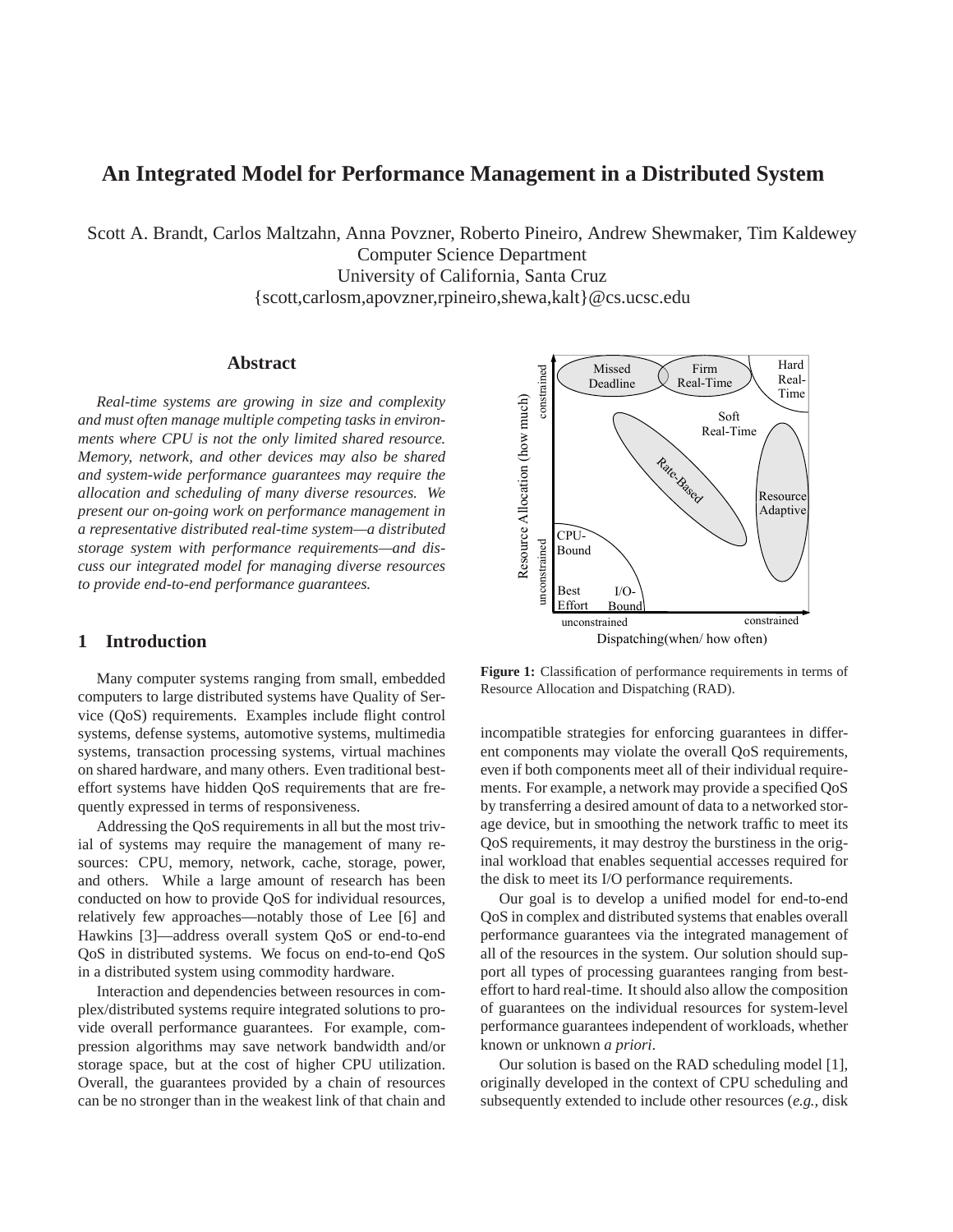I/O [11]). In the RAD model, resources are allocated in terms of *Resource Allocation* and *Dispatching* or, alternatively, *Rate* and *Period*. Resource allocation determines the amount of resources provided to a process over time, *e.g.,* percentage of CPU usage, network utilization, or disk head time. Dispatching determines the times at which the (reserved) resources must be delivered, effectively determining the granularity of the reservation. We have shown these two parameters to be sufficient to describe and support a wide range of scheduling policies ranging from best-effort to hard real-time [7], depicted conceptually in Figure 1.

In the RAD model, rate and period specify the desired performance, which must be enforced by the scheduler for the particular resource. The details of the scheduler depend upon the characteristics of the resource. We have developed schedulers for several resources, including CPU [1] and disk [11]. Our current work extends our disk scheduling research and adapts the RAD model to include network and I/O buffer cache management and begins to examine the interdependencies among those guarantees.

Our current focus is on managing the performance of distributed storage systems. Distributed storage shares many of the important properties of other distributed systems of interest to the embedded real-time community, such as sensor networks. In a distributed storage system, there are many independent I/O initiators operating on results in local memories and transferring data over a shared network to common targets. Where real-time data capture is important, sensor networks must also deal with local and distributed storage performance management (as well as power management).

Distributed storage performance management is challenging for a variety of reasons:

- End-to-end performance guarantees require the integrated management of at least four resources: the client buffer cache, the network, the storage server buffer cache, and the disk.
- Disk I/O is workload-dependent and individual requests are stateful and non-preemptible with response times that are only partially deterministic, varying by 3–4 orders of magnitude between best and worst-case performance.
- Independently-acting storage clients transfer data via a shared network. Rate enforcement ensures that the overall traffic is feasible, but traffic shaping must be used to avoid network congestion leading to packet loss [5, 10].
- Client and server I/O buffer caches must manage variance in the application I/O patterns and present the requests to each device so as to maximize its predictability and optimize its performance.

We discuss the RAD resource management model and explain its application to each of the system resources, providing results from our proof-of-concept implementations where available.

## **2 Architecture**

Our target system is a distributed storage system consisting of clients accessing common storage devices over a shared network. The system is closed—we control all of the relevant resources in the system, including the clients' CPUs, buffer cache, and network access, and the servers' network access, buffer cache, and storage devices. No non-compliant traffic exists on the network and no noncompliant clients may access the storage. Although we control the resources, we do not control the applications, which may issue requests at any time.

Aside from the scale of our system, which may include up to many thousands of nodes and petabytes of storage, it is also representative of distributed embedded systems such as sensor networks or distributed satellite communications systems<sup>1</sup>.

Our goal is to provide I/O performance guarantees to applications running on the client nodes. Application requirements have many forms: guaranteed throughput for a multimedia application; a guaranteed share of the raw disk performance for a virtual machine; and guaranteed latency for a transaction processing system. Regardless of the form of the requirements, our goal is a unified resource management system that ensures the performance of each workload through all of the resources, independent of other workloads.

Making and keeping I/O guarantees in a distributed storage system requires the integrated management of a number of resources, as shown in Figure 2, including the disk, the storage server buffer cache memory, the network, and the client buffer cache memory. The overall guarantees can be no stronger than can be provided in any individual component and the guarantees must be composable in order to provide an end-to-end guarantee.

We base our work on the RAD integrated scheduling model [1]. Originally developed for CPU scheduling, RAD separates scheduling into two distinct questions: *Resource Allocation*, or how much resources to allocate to each task, and *Dispatching*, or when to allocate the resources a task has been allocated. These two questions are independent and separately managing them allows a scheduler to simultaneously handle tasks with diverse real-time processing requirements ranging from best-effort to hard real-time [7].

<sup>&</sup>lt;sup>1</sup>Although most satellite communication systems are monolithic custom (single) satellites, we are working with researchers at IBM Almaden on a DARPA-funded distributed communication satellite architecture that has many properties in common with our (ground-based) distributed storage system and which will use similar RAD-based resource management.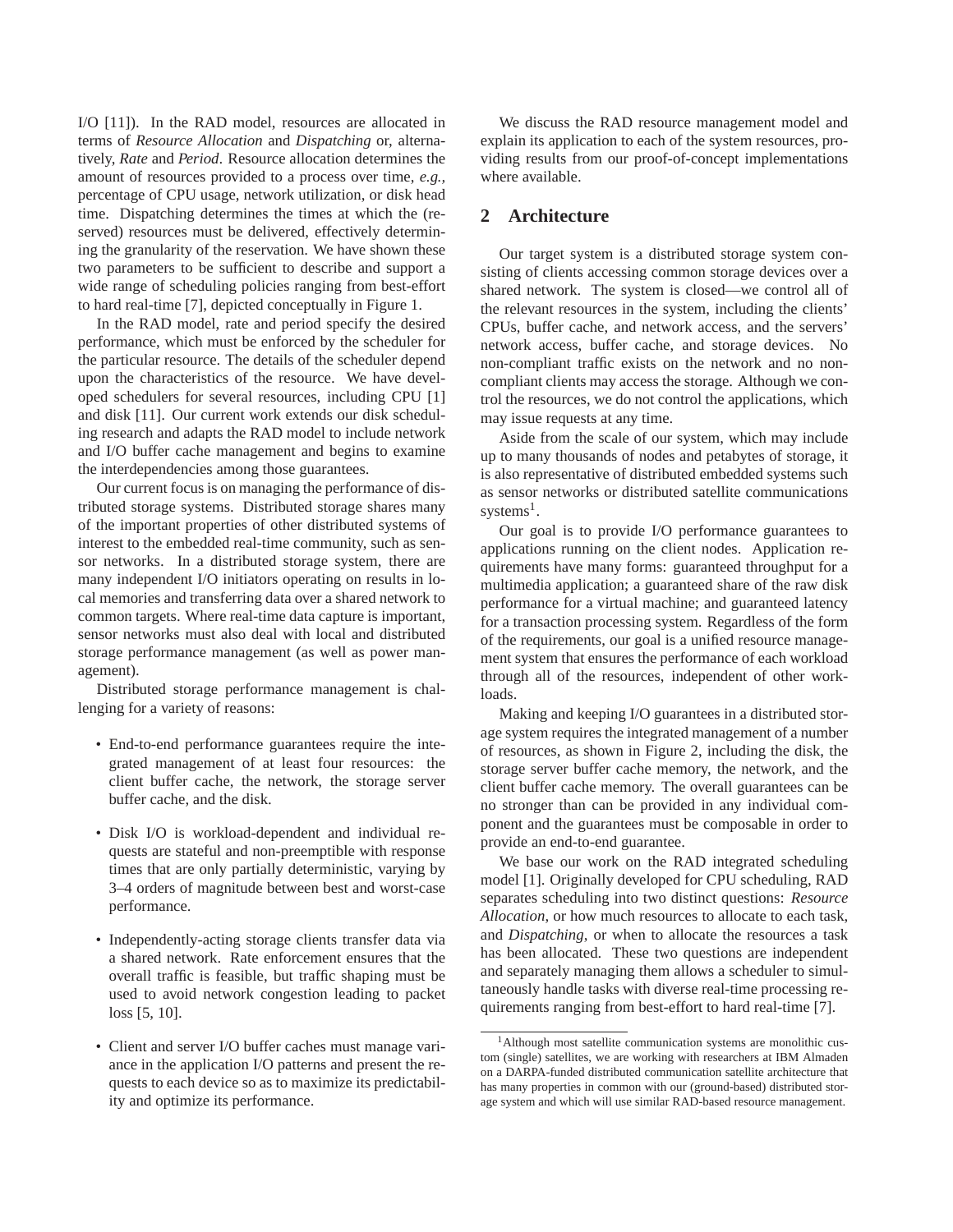

**Figure 2:** Components in the I/O path.

In the RAD model, feasibility of a task set is trivially verifiable by summing up the resource usage of each of the tasks sharing a resource; if the sum is less than 100% of the available resource(s), the task set is feasible. Scheduling is done at run-time and may be accomplished with any rateenforcing optimal real-time scheduler<sup>2</sup>. For CPU scheduling we use a version of EDF with timers to interrupt jobs that have used up their allocated budget for the current period.

A *resource broker* is responsible for translating varied application requirements into a uniform representation of application needs and for performing the feasibility verification required for robust admission control. This depends upon the existence of a uniform resource allocation and scheduling model for all managed resources.

In order to manage the diverse resources in our system, we have had to extend the RAD model in a number of different ways. Achieving good disk performance requires both a guaranteeable metric of performance as well as careful management of the workload to ensure and maintain the physical and temporal contiguity of related requests. We manage disk performance in terms of disk head time, which is reservable and guaranteeable up to 100% of the available time [4]. We also add a third layer to the model allowing the reordering of disk requests [11]. Disk requests are dispatched according to both deadline requirements and performance heuristics.

Our simple storage network behaves somewhat like a single CPU in that each transmit port may only serve one client's data at a time. Unlike a CPU, the control of the network is decentralized; each client must independently decide when it will start and stop transmitting data. The RAD model remains relatively intact for network scheduling, but the scheduler is quite different. We introduce a novel network scheduler called Less Laxity More that is intended to approximate the behavior of Least Laxity First without centralized control.

Our work on buffer cache management currently focuses primarily on the storage server. Although cache memory can be relatively trivially partitioned according to the memory needs of each process, the RAD model determines the partition by indicating exactly how much cache is needed for each process. Each task must be able to store a multiple of the amount of data that may be transferred per period. Interestingly, this means that the best case for the disk is also the worst case for the cache, as described in Section 5. The cache may also be used for rate and period transformation between the client and the disk, allowing the client to temporarily transfer data at a higher rate than the disk allows, and to transfer data with a smaller period than is feasible for our disk scheduler.

Because each of the resources is managed via the RAD model, the guarantees are easily composable. Although the utilization of different resources vary for a given task, the deadlines will be the same, allowing for simple synchronization of the use of the different resources. Overall, if the reservation for a given I/O stream is satisfiable on each of the resources, the stream can be admitted and its I/O performance can be guaranteed.

The following sections discuss our management of each of the resources in more detail.

### **3 Guaranteed disk request scheduling**

Our real-time disk scheduler is designed to meet three goals. First, the scheduler must provide guaranteed, integrated real-time scheduling of application request streams with a wide range of different timeliness requirements. The mechanical nature of disks adds an additional set of require-

<sup>2</sup>A sub-optimal scheduler may also be used, with a suitably modified feasibility test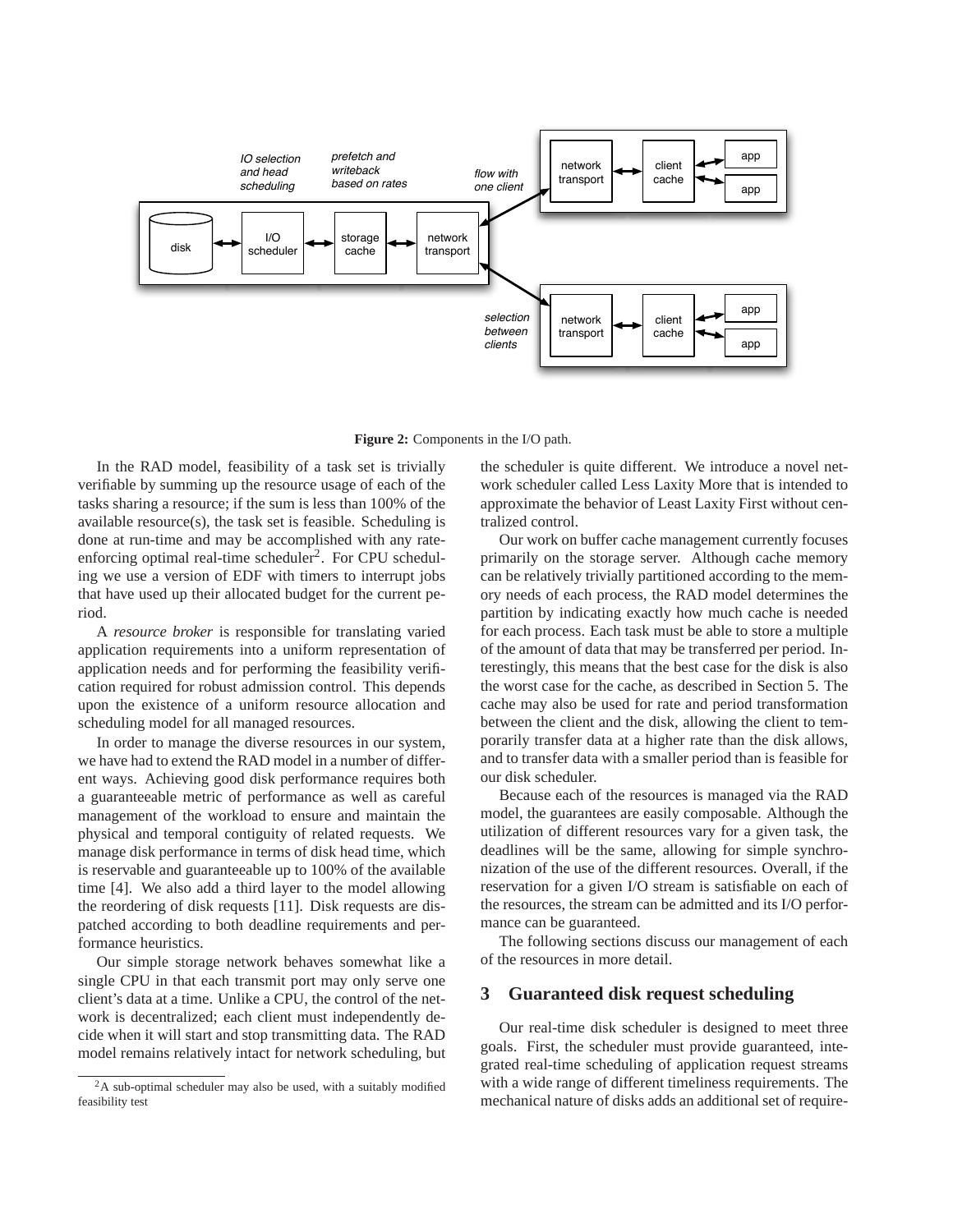ments. Sequential accesses experience orders of magnitude lower latencies than random accesses, and good disk scheduler can significantly improve performance by reordering requests to increase sequentiality. Thus, as a second goal, our disk scheduler must provide not just guaranteed performance but good performance. Finally, in a shared storage system, performance of an I/O stream may be affected by seeks introduced by competing I/O streams. Therefore, the scheduler must also isolate I/O streams from the behavior of others so that none of the streams cause another to violate its requirements.

Traditional real-time disk schedulers guarantee reservations on throughput [2, 13, 12]. However, due to the orders of magnitude difference between best-, average-, and worst-case response times, hard throughput guarantees on general workloads require worst-case assumptions about request times allowing reservations of less than 0.01% of the achievable bandwidth. Our Fahrrad real-time disk I/O scheduler [11] uses a different approach based on *disk time utilization* reservations [4]. A reservation consists of the *disk time utilization u* and the *period p*. Disk time utilization specifies an amount of time a disk will make available for a given request stream to service its I/O requests. The period specifies the granularity with which the request stream must receive its reserved utilization. Reservations are associated with I/O request streams, which represent related sets of requests that may come from a single user, process, application, or a set of these.

Fahrrad implements the RAD model and adapts it to disk scheduling. Since the basic goal of our scheduler is to provide a full range of timeliness guarantees, Fahrrad implements the two layers of the RAD model: resource allocation and dispatching. Resource allocation is done via the broker, which ensures feasible resource allocation and maps application requirements into disk time utilization and period. I/O request dispatching, which chooses which I/O stream requests to process, is based loosely on EDF. Because disk I/O is stateful, adapting the RAD model to disk scheduling requires the addition of a third layer concerned with I/O request *ordering*. Fahrrad allows request ordering by logically gathering as many requests as possible into a set with a property that the requests in the set can be executed in any order without violating any guarantees. We now describe each layer in greater detail.

Resource allocation is made via the broker and consists of two parts: translation of application requirements into a common representation—disk time utilization and period—and admission control on the basis of this representation. Most applications express their I/O performance requirements in terms of throughput and latency<sup>3</sup>. In order to make utilization reservations, applications specify their desired throughput and/or latency and their expected I/O

behavior to the broker. Given knowledge about disk performance characteristics, the broker translates throughput and I/O behavior into utilization. When nothing is known about I/O behavior, the broker assumes worst-case request response time, resulting in no worse performance than with throughput-based schedulers.

Applications with no real-time requirements are associated with a best-effort I/O request stream that receives a minimum or remaining unreserved utilization. Latency requirements translate directly to the period reservation. If an application sends I/O requests according to its reservation, its requests will be queued no longer than one period. Since the reservation is guaranteed by the end of each period, the latency is bounded by that period.

Once translated into the utilization and period, the broker decides that the reservation is feasible as long as the total sum of the utilizations on a given disk (plus a little extra) are less than or equal to 100%. The extra reservation is needed to account for blocking due to the non-preemptibility of I/O requests. In our task model, preemptible jobs are divided into non-preemptible I/O requests analogous to nonpreemptible portions of CPU jobs. We have shown previously that a task set is feasible as long as we reserve enough extra time for one worst-case request in the task with the shortest period [11].

In order to guarantee the reserved budget  $b = u * p$  for a given stream, the broker has to make an additional reservation. Since service times of I/O requests are not known *a priori* and I/O requests are non-preemptible with a large potential worst-case request time (WCRT), the scheduler cannot issue a request unless there is a worst-case request time left in the current period. Thus, in order to guarantee the desired budget *b*, the broker must actually budget  $b + WCRT$  [11].

Fahrrad guarantees the reserved utilization for each request stream by correctly measuring and accounting for all I/O requests issued and seeks occurred. Fahrrad temporarily assumes that each request takes worst-case time, and allows  $\left| \frac{b_i}{WCRT} \right|$  requests from stream *i* in the current period into the reordering set. Each time a request completes, the scheduler measures its execution time and updates the budget based on actual execution times. If there is enough budget left to issue one or more worst-case requests, the scheduler continues to dispatch additional requests until the reservation is met. I/O streams whose reservation has been met must wait until their next period to receive more service.

The architecture of Fahrrad is shown in Figure 3, which implements the dispatching and ordering layers of the RAD model. The architecture consists of *request stream queues*, the *Disk Scheduling Set* (DSS), the request *dispatching policy*, and the request *ordering policy*. Each request queue contains the requests from a single I/O stream and requests are ordered by their arrival times. The request dispatching

<sup>3</sup>An exception to this is virtual machines, which want a share of the disk performance with latency bounds.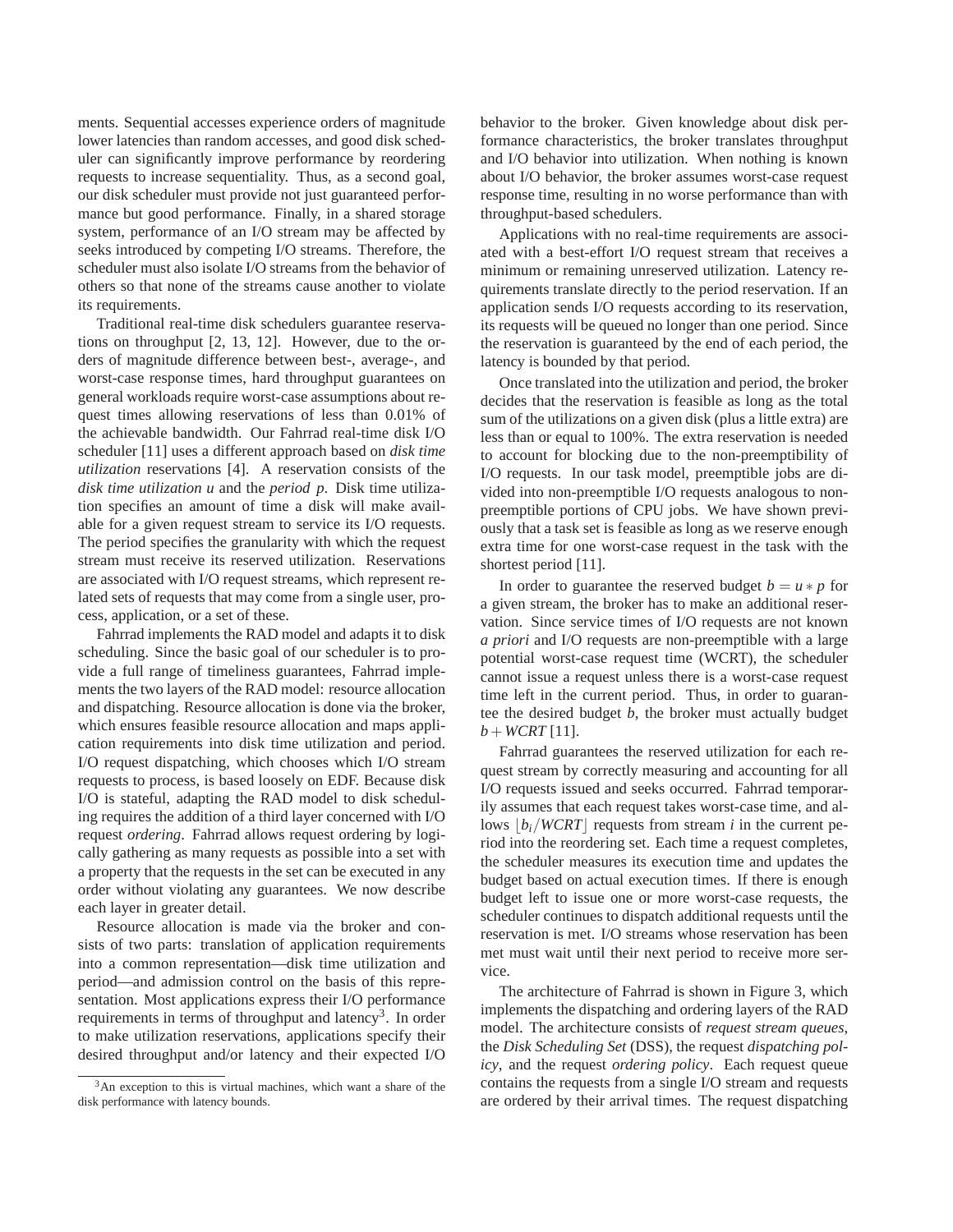

**Figure 4:** Behavior of mixed workload during 500 seconds, with and without Fahrrad. Points are the average for 5-second intervals.



**Figure 3:** Fahrrad architecture.

policy takes requests from request queues and sends them to the DSS such that DSS always contains the largest set of requests that can be executed in any order without violating any utilization reservations. All requests in the DSS are assumed to take the worst-case time and the number of requests in the DSS is dictated by the earliest deadline in the system. The request dispatching policy moves all requests that have to be executed in the current period from the stream with the earliest deadline. Any remaining time is filled with requests from other stream queues. In order to minimize inter-stream seeking, the dispatching policy tries to maximize the number of requests from the same stream in the DSS (from streams with later deadlines and thus looser scheduling constraints). Since requests are assumed to take worst-case time, the scheduler always guarantees that the

stream with the earliest deadline will meet its reservation regardless of the order in which the requests are sent from the DSS to the disk. If requests take less than worst-case time, the dispatcher allows more worst-case requests to the DSS if there is enough space left. The ordering policy takes requests from the DSS and sends them to the disk in an order that optimizes head movement.

While Fahrrad tries to minimize the interference between I/O streams by minimizing inter-stream seeking, some seeks between streams are unavoidable. In order to guarantee isolation between streams, we account for extra seeks caused by inter-stream seeking by reserving "overhead" utilization. We account for these seeks in the reservations of streams responsible for inter-stream seeking and bill these streams for the additional seeking. In this way, the I/O performance achieved from the reserved utilization depends only upon the workload behavior.

Figure 4 shows the performance obtained with Fahrrad. It compares a mixed-application workload running on a standard Linux system (a) and one with Fahrrad (b). The workload combines two "media" streams, a transaction processing workload with highly bursty request arrivals, and a random background stream simulating backup or rebuild. Fahrrad meets both the utilization guarantees and throughput requirements of the I/O streams and its throughput exceeds that of Linux by about 200 I/Os per second.

# **4 Guaranteeing storage network performance**

Most general-purpose networks provide a best-effort service, striving for good overall performance while offering no guarantees. Network hardware with built-in QoS features exists, but is relatively expensive and is usually limited to static configurations that distinguish between classes of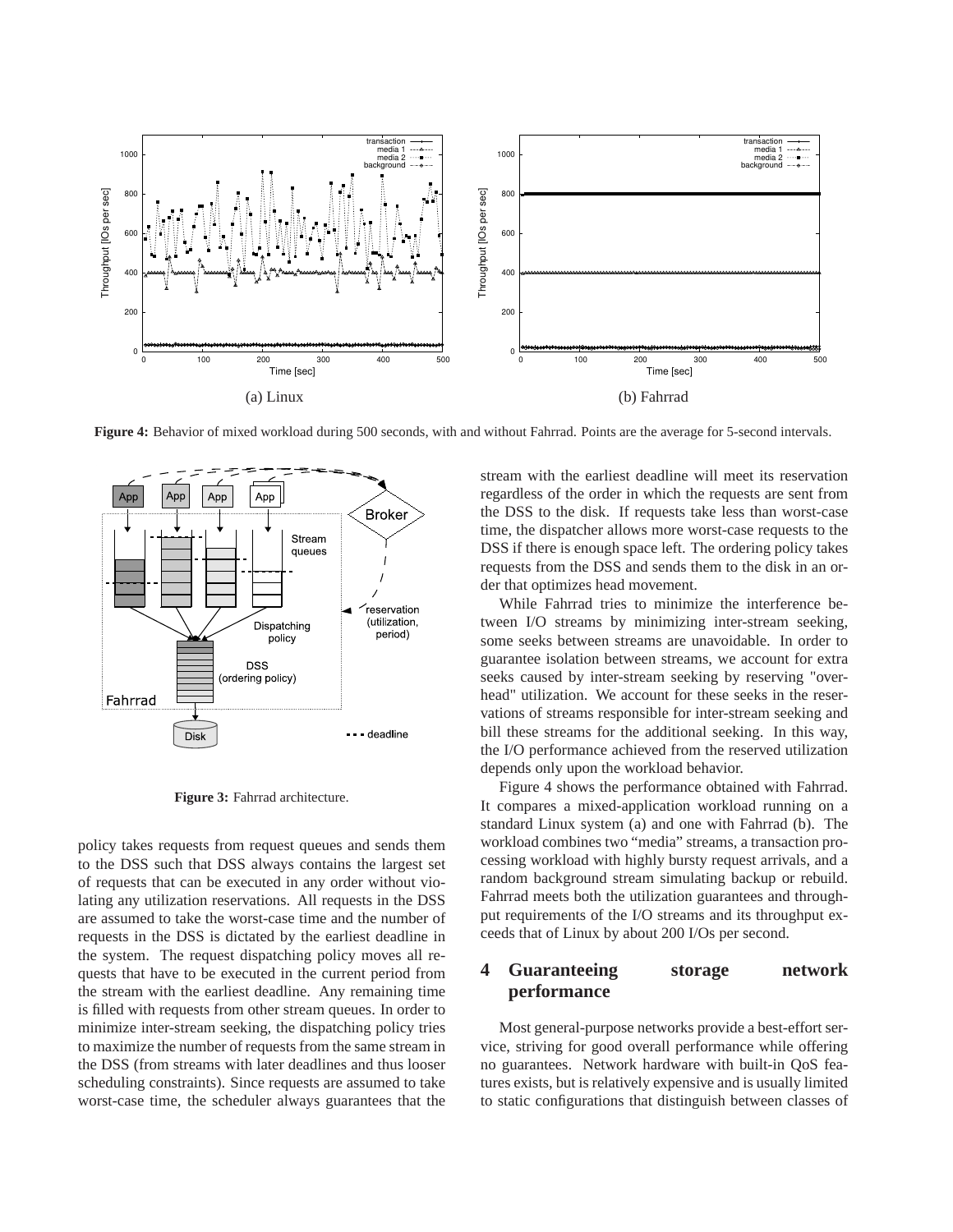

**Figure 5:** Fat tree network

traffic rather than individual streams. We are interested in a more general cooperative end-to-end protocol that does not rely on specialized network hardware. Adapting the RAD model to the Network (RAD on the Network, or Radon) allows for flexible, general, and fine-grained performance guarantees using commodity network hardware.

We distinguish three major classes of networked storage: Network Attached Storage (NAS), Storage Area Networks (SAN), and distributed file systems. NAS is the most common and least expensive storage network, where one or more servers individually provide a file system interface over a commodity networks. More expensive SANs are composed of storage arrays connected with a high performance network, e.g. Fibre Channel, addressed as a local device. Distributed file systems come in two flavors, for Wide Area and Local Area Networks. Wide area systems generally serve large numbers of users, operate over a large variety of technologies, and are generally grown rather than designed. On the other hand, local area systems are usually designed to provide a high performance parallel file system for a defined clientele. We focus on local area distributed file system.

Figure 5 is our canonical storage network–a closed, full bisection bandwidth, fat tree network of standard Gigabit Ethernet switches. Each of the switches have a set of ports connected via a switch fabric and shared memory for queuing requests, as shown in Figure 6. Packets contending for the same destination port are queued. Continuous contention (congestion) may cause once isolated streams to interfere with each other. In the worst case, the queue will overflow and packets will be lost. Distributed file systems experience a particular case of congestion called incast [5, 10] where a file spread among many servers is sent in simultaneous bursts to a client, which can overflow a switch buffer with little or no warning signs.

Given the theoretical capabilities and limitations of commodity storage networks, the question, "How much of the resource is actually reservable?" has to be answered. We performed a simple characterization with a commodity Gigabit Ethernet switch supporting jumbo frames. Figure 7 shows that one to seven nuttcp UDP clients communicating with the same host achieve linear scaling for aggregate load



**Figure 6:** Simple model of a standard Ethernet switch

up to 900 Mbps while experiencing packet loss of under 3% averaged over 10 seconds. Achieved load leveled off with an offered load greater than 900 Mbps while packet loss increased dramatically. The performance of a single connection appears to be limited by a host's NIC, as a single client reaches a maximum throughput of approximately 600 Mbps over the network and above 1000 Mbps using the host's loopback device.

These results show that well paced, short burst, fixed rate streams are able to achieve good individual performance with low packet loss while achieving 80% utilization of the network resource. With accurate congestion detection and bounded responses, we expect to be able to further increase overall utilization and decrease packet loss.

Before introducing our model for network resource management, we will briefly describe the most widely deployed end-to-end network protocol, TCP/IP. Network performance is determined by the flow control mechanism, which manages the rate at which data is injected into the network in the absence of congestion. Congestion control mechanisms, adapt the rate and timing of transmissions when congestion is detected. TCP/IP is one of most successful protocols ever developed, but its congestion control algorithms do not allow for any performance guarantees. It continuously tries to increase throughput at the sender by increasing the window (burst) size and uses packet loss as a congestion signal to throttle the sender drastically. Even for a single connection, this results in a sawtooth pattern for throughput over time and a large variance in packet delays, as a the queue continually overflows and drains.

#### **4.1 RAD on Networks (Radon)**

The RAD model was originally developed to manage a single resource with a centralized dispatcher. In the case of networks, the RAD model has to accommodate multiple dispatchers for a single resource, where the resource is a transmit port on a switch. The admission process ensures that the aggregate utilization of each switch port is not greater than one. Ideally, dispatchers should be able to cooperatively manage flow control and congestion con-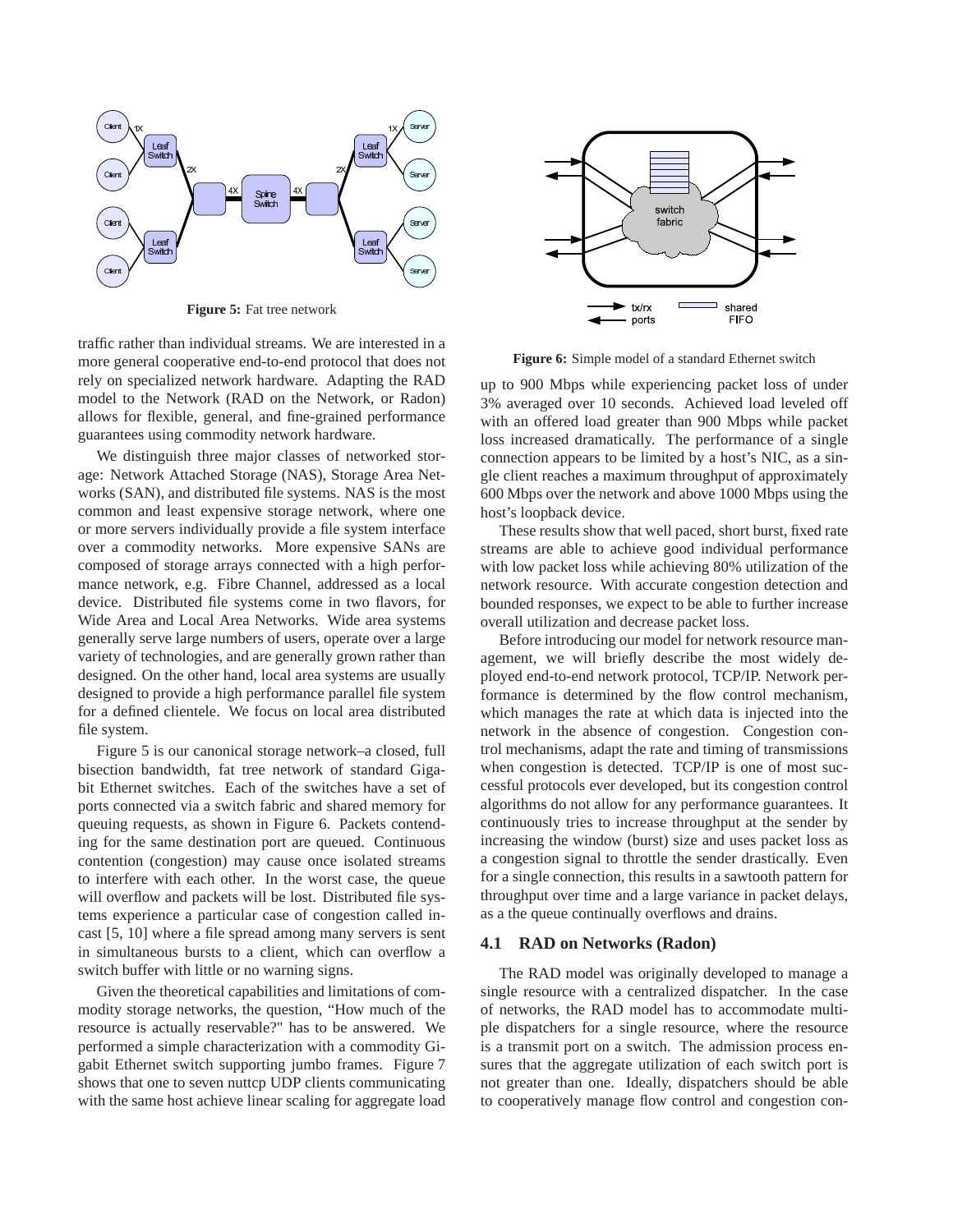

Figure 7: One to seven nuttcp UDP clients offering aggregate loads ranging from 100 to 1000 Mbps

trol based on individual resource allocations, minimizing the use of the queue on a switch. The definitions for the RAD model on networks are as follows:

- **Resource Allocation** A task  $T_i$ 's reservation  $(u_i, p_i)$ , where  $u_i$  is network time utilization and  $p_i$  is the length of the period for which  $u_i$  is guaranteed.
- **Dispatching** A task  $T_i$  has a budget  $e_i = u_i \cdot p_i$ , and consists of a sequence of jobs  $J_{i,j}$ , each having a release time  $r_{i,j}$  and a deadline  $d_{i,j} = r_{i,j} + p_i$ .

The major challenge in guaranteeing network resources is to avoid dispatching synchronized bursts of packets while minimizing communication and synchronization overhead. Ideally this means that a host does not require external information to determine when to dispatch its requests. Scheduling algorithms like Earliest Deadline First (EDF) require all dispatchers contending for the same resource to know the release times of all jobs so that they can agree on the earliest deadline. Furthermore, the clocks of the dispatchers must be synchronized at a granularity corresponding to the smallest possible difference between deadlines. Thus, when a resource is scheduled by multiple dispatchers, a different algorithm is required.

The Least Laxity First (LLF) [8] scheduling algorithm defines the laxity of a job  $l_{i,j}$  as the time remaining before the job must be scheduled in order to meet its deadline,  $l_{i,j} = d_{i,j} - t - e'_i$ , where *t* is the current time and  $e'_i$  is the budget remaining in the period. EDF schedules based on the deadline by which a job must be finished, while LLF schedules based on the deadline by which a job must be started. LLF is optimal for scheduling a single resource in the same sense that EDF is, if a feasible schedule exists, then both will find one [8]. Implementing LLF across multiple dispatchers would require just as much communication and synchronization as EDF, but it lends itself to an approximation suitable for distributed dispatchers because the measure of laxity is relative while deadlines are absolute.

Thus, we propose an approximation to LLF is called Less Laxity More (LLM). As long as no congestion is detected, streams of packets are transmitted as fast as possible up to the allocated budget. When congestion is detected, each sender will use a normalized notion of a job's laxity– percent laxity–the ratio of laxity to the total remaining time until the deadline. More formally:

$$
\%laxity = \frac{l_{i,j}}{d_{i,j} - t}
$$

This definition of urgency can equivalently be expressed in terms of budget since

$$
\%budget = (1 - \%laxity)
$$

#### **4.2 Flow Control and Congestion Control**

Before developing LLM, we simulated different flow control mechanisms based on the queuing model shown in Figure 8. One mechanism was to implicitly drive flow control by the disk performance reservation. This simulation uses a token bucket model where clients are allowed to submit a storage request to the system when tokens are available. Tokens are managed by the server, which is constantly monitoring the current performance of each client. However, in the most promising simulation, clients replenish tokens required to achieve the reserved performance themselves based on server-assigned rates and periods, while the server directly manages tokens for unused resources. This shows that flow control fits well with the RAD model.

Congestion can be detected by observing packet loss or by measuring changes in transmission delay. The response to congestion is traditionally a multiplicative decrease in window size. We suggest bounding the change in window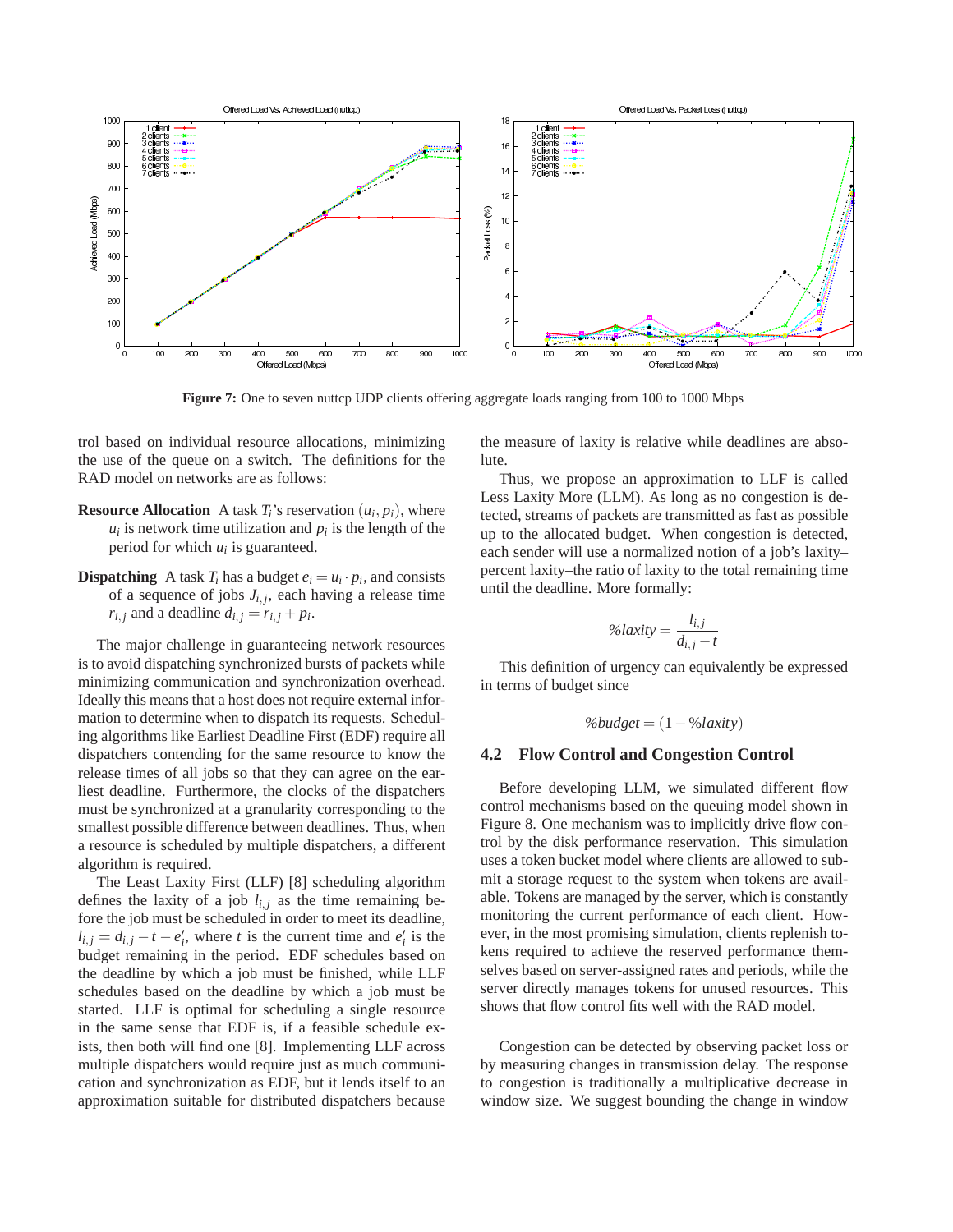

**Figure 8:** Queuing-theoretic model of Radon

size, making it proportional to percent laxity. Furthermore, we propose explicitly dealing with incast by postponing the dispatch time of the next window based on a model of the current queue depth of the bottleneck switch. Congestion can be detected in its early stages using the measure of relative forward delay as proposed in TCP Santa Cruz [9]. Relative forward delay allows hosts to model the queue depth of a bottleneck switch and allows congestion on the forward and reverse paths to be differentiated. This capability can become crucial on storage networks, where read and write patterns create asymmetric flows.

- **Flow Control** Budget (in packets)  $m_i = e_i / pktS$ , where *pktS* is the worst case packet service time
- **Congestion Control** Windows adjusted in size and dispatch time

**Window Target** 
$$
w_{op} = (1 - \frac{0}{0} \lambda \text{ axis}) \cdot w_{max}
$$
  
\n**Size Change**  $w_{change} = \frac{-|w_i - w_{op}|}{2}$   
\n**Dispatch Offset**  $w_{offset} = \frac{N_{obs}}{pktS} \cdot \text{rand}$ 

Where  $w_i$  is the current window size and  $N_{obs}$  is the observed depth of the bottleneck switch's queue. The resulting window size is also obviously bound by the minimum window size and the remaining budget.

Even if individual hosts do not know who among them has the least laxity, they can cooperatively control congestion using the relative measure of their own laxity.

#### **5 Buffer management for I/O guarantees**

The goals for our buffer-cache in the context of performance management are two-fold. First, the buffer-cache must provide a single solution that addresses a continuous spectrum of performance guarantees, ranging from besteffort to hard real-time. The buffer-cache must guarantee capture and retention of data as long as needed, but not any longer, before forwarding it to a device. The second goal of the buffer-cache is to enhance the performance of devices, allowing performance reservations for rates and periods that the devices may not be able to provide by themselves.

Buffering serves three main functions. First, buffers are used to stage and de-stage data, decoupling components and introducing asynchronous access to the devices. The second function of the buffers are speed matching between different devices allowing fast transfers to/from slow devices. Finally, they are used to shape traffic between devices, increasing or decreasing burstiness in the workload. The ability to decouple components is driven by the amount of buffers available to the system. Speed matching is dependent upon the transformation of one component's rate to another and vice versa. Finally, the shape of the workload is influenced by the length of the period, among other factors.

Buffering can also be used for caching by placing a small, fast storage device in front of larger, slower device. Distributed storage systems use buffering on a number of system components such as storage clients, storage servers, network switches, and disks. Storage clients, for example, use caching to capture working sets in order to consolidate reads and writes. Storage servers employ caches to stage and de-stage data, capture request bursts, and prefetch data based on sequential access patterns.

In this section we will focus on buffering in storage servers but we believe that many of the principles apply to buffering in general. For the rest of the section we refer to buffering applied to storage servers as buffer caching. For now we also assume that the buffer cache is also nonvolatile, as is standard in storage servers.



**Figure 9:** Cache Architecture.

Decoupling components, such as the disk and the network, requires enough buffer space to be allocated. Each application receives a dedicated partition as shown in Figure 9. The amount of buffer space assigned to each stream is a product of the guaranteed rate and period, and also influenced by workload characteristics and performance goals. Streams with performance requirements receive a minimum amount of dedicated buffer space based on worst case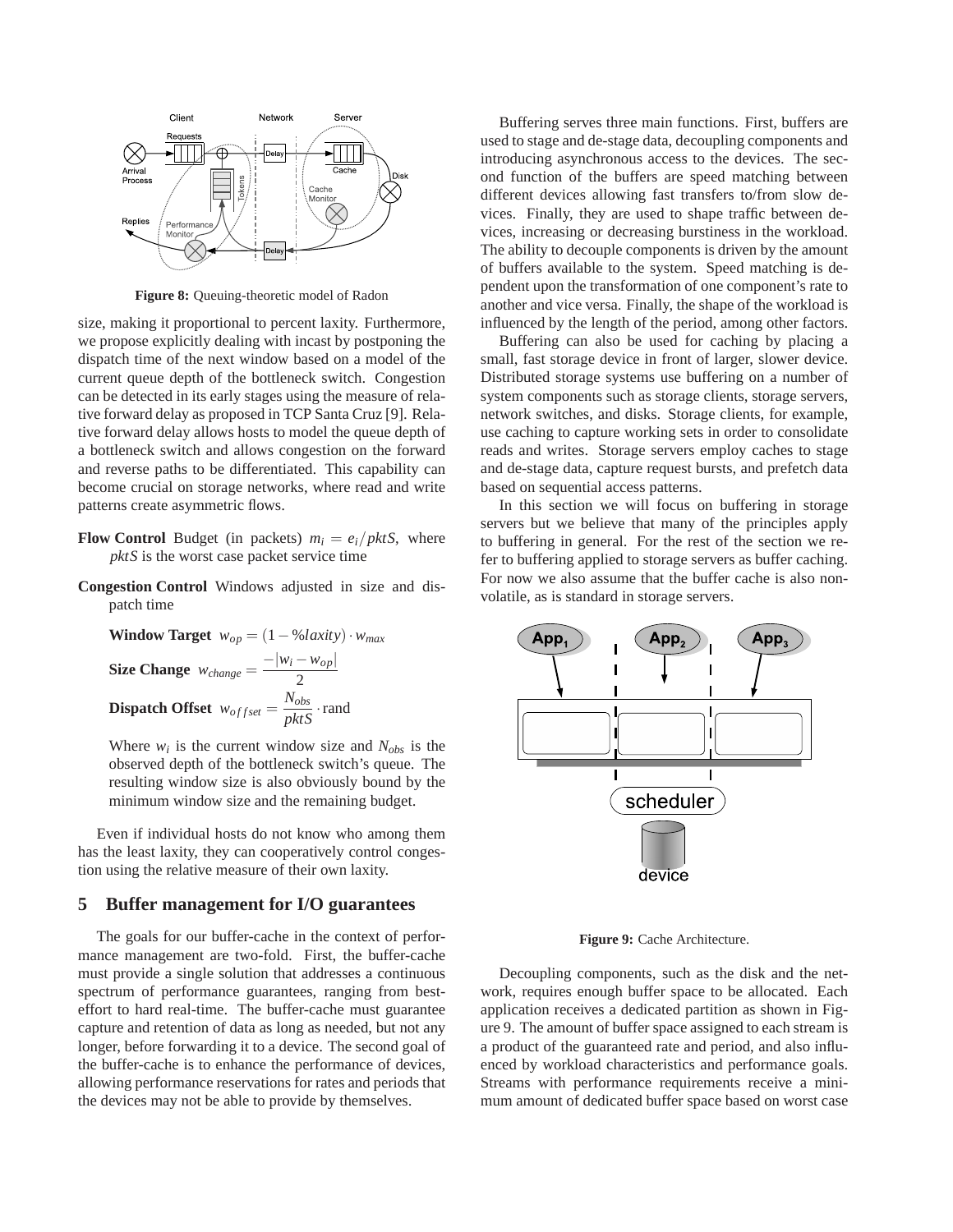request times on the device, whereas streams with softperformance requirements might receive buffer space according to average case request times. Streams with no performance requirements are aggregated into a single reservation and may receive any uncommitted resources from streams with performance needs.

Maximizing the utilization of a resource requires worstcase buffer space allocation. We allocate space for as many requests as can be served by a device during a period based on the best case request time for the device. Thus the bestcase on the device represents the worst case buffer allocation. This amount represents an upper bound on the buffer space needed within a period for read-only streams. In the case of streams involving writes, allocating extra buffers enables delayed write-back to the disk.

Embedding an application's behavior into the performance reservation (*e.g.,* sequential/random ratio, read/write ratio) allows efficient allocation of resources, for example by allocating less buffers for random streams. Efficient resource allocation can be achieved to the extent an application's workload can be characterized. If such characterization is missing, default worst-case assumptions are made.

An application's reservation is transformed into a resource reservation by means of rate and period transformations. *Rate transformation* and *period transformation* are mechanisms which allow the buffer-cache to decouple an application's reservation from the underlying device's capabilities while maintaining performance guarantees. It is possible to shape bursty workloads, using period transformations, into uniform accesses over long periods of time when that results in making better use of the device (*e.g.*, network). Similarly, by transforming short periods into long periods it is possible to introduce burstiness into the workload, reducing device utilization and overhead (for example, extra seeks on disks).

The period length of write-only streams can be elongated by means of *period transformation*, provided enough buffer space is available to hold the additional updates. It is possible to remove extra seeks in a predictable manner by transforming shorter periods into longer periods. The overhead previously imposed by short periods is then transformed into reservable utilization that could be used for admitting more request streams. Finally, since buffers have no context switch cost between stream requests, it enables reservations with very short periods. This turns some unmanageable scenarios into feasible situations that can be supported by the whole system.

Rate transformation is achieved by means of speculative reads and delayed writes. Rate transformation decouples an application's rate from a device's rate, allowing faster rates than the device can actually support. Finally, exposing faster rates to the application results in faster access times per request, allowing applications to release requests closer to the end of the period without missing deadlines.

## **6 Conclusion**

End-to-end performance management in a complex, distributed system requires the integrated management of many different resources. The RAD integrated scheduling model provides a basis for that management and is adaptable to a variety of different resources. Based on a separation of the two basic resource management questions—how much resources to allocate to each process and when to provide them—RAD supports a wide variety of different types of processes. Our ongoing work demonstrates the applicability of the model to CPU scheduling, disk scheduling, network scheduling, and buffer cache management.

Our future work focuses on fully generalizing the RAD model. The addition of constraints—required processing characteristics such as deadlines—and heuristics—desired processing characteristics such as minimizing jitter or task migrations—give the model sufficient flexibility to describe a wide variety of existing and hypothetical schedulers with different properties. We are also extending the model to apply to additional resources and dimensions, including multiprocessor and multi-disk scheduling.

### **Acknowledgements**

This work was supported in part by National Science Foundation Award No. CCS-0621534. Additional support was provided by Los Alamos National Laboratory. The other members of our RADIO research team–Richard Golding and Theodore Wong—contributed significantly to the development of the ideas in this paper.

### **References**

- [1] S. A. Brandt, S. Banachowski, C. Lin, and T. Bisson. Dynamic integrated scheduling of hard real-time, soft real-time and non-real-time processes. In *Proceedings of the 24th IEEE Real-Time Systems Symposium (RTSS 2003)*, pages 396–407, Dec. 2003.
- [2] J. L. Bruno, J. C. Brustoloni, E. Gabber, B. Özden, and A. Silberschatz. Disk scheduling with quality of service guarantees. In *Proceedings of the 1999 IEEE International Conference on Multimedia Computing and Systems (ICMCS '99)*, pages 400–405, 1999.
- [3] W. Hawkins and T. Abdelzaher. Towards feasible region calculus: An end-to-end schedulability analysis of real-time multistage execution,.
- [4] T. Kaldewey, T. Wong, R. Golding, A. Povzner, C. Maltzahn, and S. Brandt. Virtualizing disk performance. In *Proceedings of the 14th IEEE Real-Time and Embedded Technology and Applications Symposium (RTAS 2008)*, Apr. 2008.
- [5] E. Krevat, V. Vasudevan, A. Phanishayee, D. G. Andersen, G. R. Ganger, G. A. Gibson, and S. Seshan. On applicationlevel approaches to avoiding TCP throughput collapse in cluster-based storage systems. In *Proc. Petascale Data Storage Workshop at Supercomputing'07*, Nov. 2007.